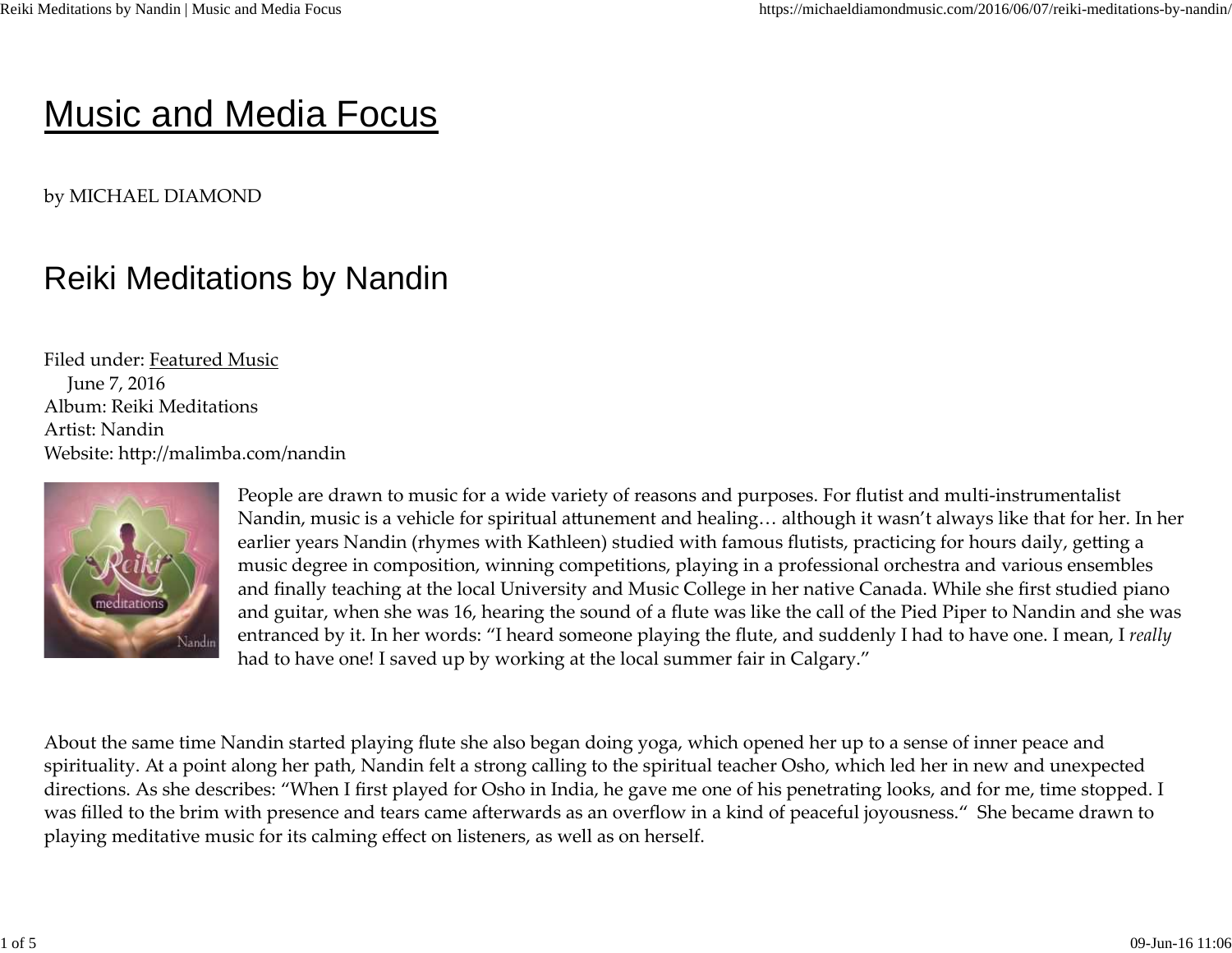Reiki Meditations by Nandin | Music and Media Focus

Also after years of formal musical training Nandin began to discover joy of improvising and beingin the moment with the music. In her words: "Once I got away from classical music, Hari PrasadChaurasia became for me an icon since he is the absolute master of the Indian bamboo bansuriflute. Indian music is mostly based on improvisation, which also appealed to me. I was alwaysattracted to improvising, but only got good at it after my classical training gave me really good technique to rely on. Now I can simply let go and play."





Building on the calming effect of meditative music, Nandin began to study

 various forms of healing as well. In this regard she shares: "I have studied many healing techniques – including Reiki, Prana Healing, Divine Healing, Shiatsu, Cranio-sacral healing, Rebalancing, Intuitive Massage, Attunement, Essence Healing, and the Enneagram. I have personally felt the release of energy and emotions of the people that I was working with. In many of these techniques, we work with intention, and I would say that similarly, the intention *behind* the music also carries over to the listener." The particular healing modality this album is based on is Reiki, which Nandin describesin this way: "Reiki is a Japanese form of what we call in the West "the laying on of hands", which has been around unofficially for centuries. (Even some doctors are said to depend on their "bedside manner," with regard to the healingprocess of their patients.) Basically, we are energy receivers and transmitters, and Reiki is one way to access this."

Which brings us to her *Reiki Meditations* album on the *Malimba Records* label. According to Nandin, "A different meditative instrument provided the inspiration for each composition on the CD." In addition to her silver and alto flutes,

accompaniment includes a variety of singing bowls, bells, gongs, chimes, harps, ambient keyboards, piano, and tambura (more on some ofthese instruments later.) The album opens with a track called "Flute Invocation," that is certainly quite serene and dreamy, creating theperfect sonic space for the listener to let go and attune to Nandin's energetic intention over its nine and a half minute length. As she describes: "The way I created the first track 'Flute Invocation' was to follow the musical energy intuitively while creating the underlying sound carpet. This intuitive response to the energy is also what I follow when giving a healing session like Reiki. I then recorded the altoflute, also from that meditative state. The underlying music simply called forth the flute line, so to speak."

Track 3, "Gratitude," is the first to use one of the more ancient instruments; in this case Himalayan Singing Bowls. Nandin's creative process with these is interesting, as she describes here: "The tracks with the traditional meditative instruments were created by playingthese instruments<u> first</u>, and then shaping the music to match them. Usually, these kinds of percussion instruments would be added later, but I wanted to use them and their particular qualities as the foundation for each piece. This meant that I started with the meditative character of those traditional instruments, and molded the music around them to reflect that. These instruments are also traditionally usedto balance energy, so it was perfect to use them as the basis for the composition instead of adding them ornamentally later."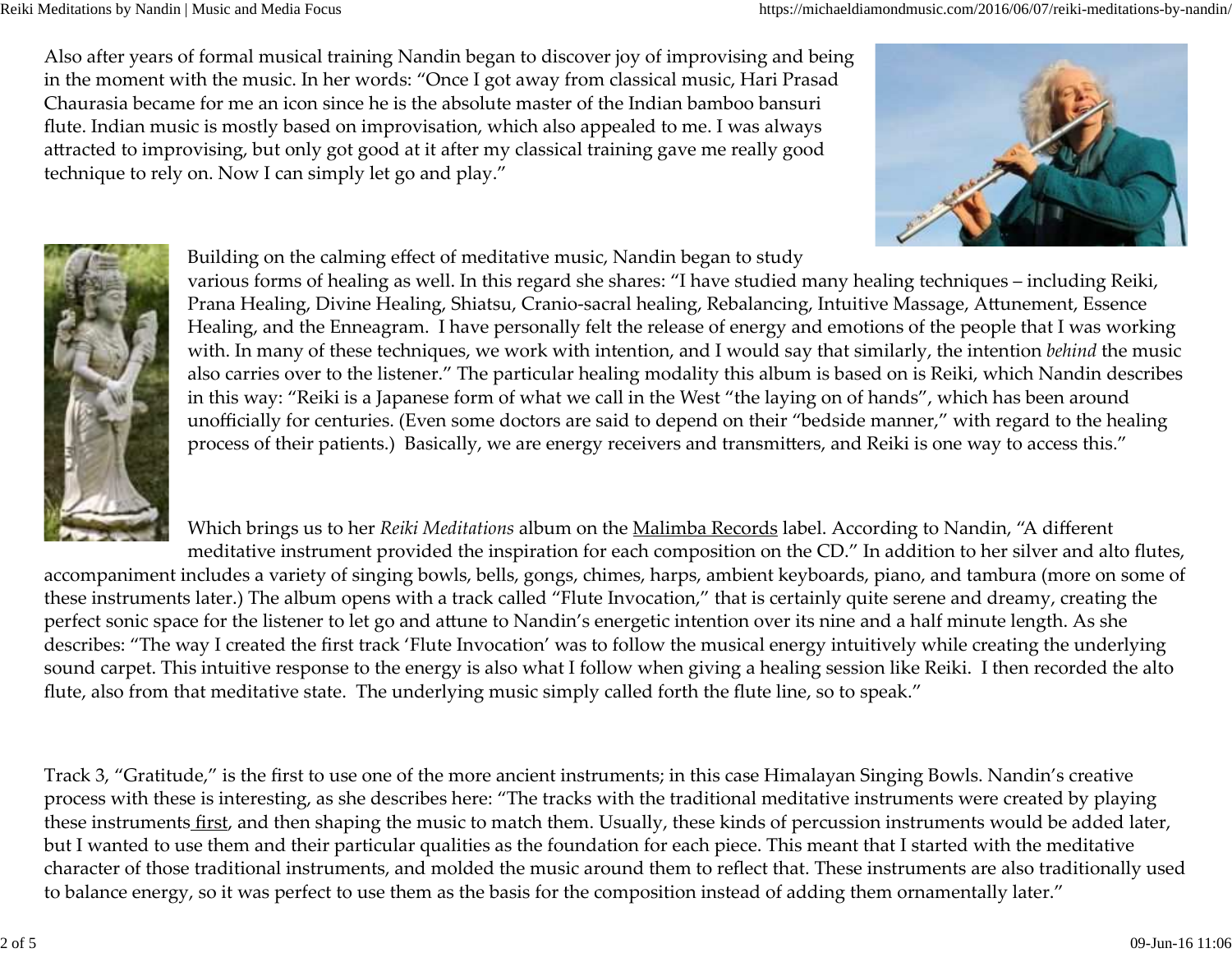

In my interview with Nandin, she provided a wealth of informationabout the instruments. I found her description of the Seven MetalTibetan Bell used on track 4 quite fascinating: "The bell and Puja stick are two items traditionally used by many spiritual traditions throughoutthe East. The bell represents wisdom and the feminine aspect of the divine while the Puja stick represents the creative and forceful male energy. During ceremonies and rituals the bell is held in the left handwhile the stick is in your right hand. As the sound of the bell resonates



 the bell and stick balance the negative with the positive to harmonize one's life and surroundings. These itemsare also used for space clearing in Feng Shui."

Track 7, "Meditation Arises," uses Japanese Rin Gongs, which are found in Zen meditation temples in Japan. In addition to these

traditional instruments, each of the 8 songs on the album are built on a sound bed of etherealsynthesizers with string and/or choir sounds that create a very subtle background ambience for Nandin's airy flute to drift peacefully over, accompanied on some tracks by the above mentioned healing instruments. The final track entitled "Joyous Return," has a particularly Eastern ambiance with the drone of a tambura and the celestial sound of the swarmandal, or Indian harp. This pieceevokes a sense of timelessness and makes for a wonderful conclusion to this tranquil listeningexperience.



I had to make sure my feet were still on the ground when getting up after hearing this album with headphones. *Reiki Meditations* is quite transcendental and it's hard to imagine a better soundtrack for meditation*,* yoga*,* massage*,* healing work, or just relaxing. Nandin's flute playing is exquisite and I appreciate the intuitive and improvisational nature of it. Her go-withthe-flow approach is perfect for her and in our interview she shared that during the recording process she very rarely needs to do morethan one or two takes.

A perfect way to conclude this feature article is with a quote from Nandin in reply to my asking: "Why are you a musician, what does itmean to you?" In her words: "Music touches me deeply, and a life without it would definitely be emptier. There is something magic about what we can do through music. Shamans have used it since time immemorial, and almost every religion uses music to bring thelistener back to their own being. J. S. Bach wrote his music 'To the glory of God' which always impressed me. I would like to think that I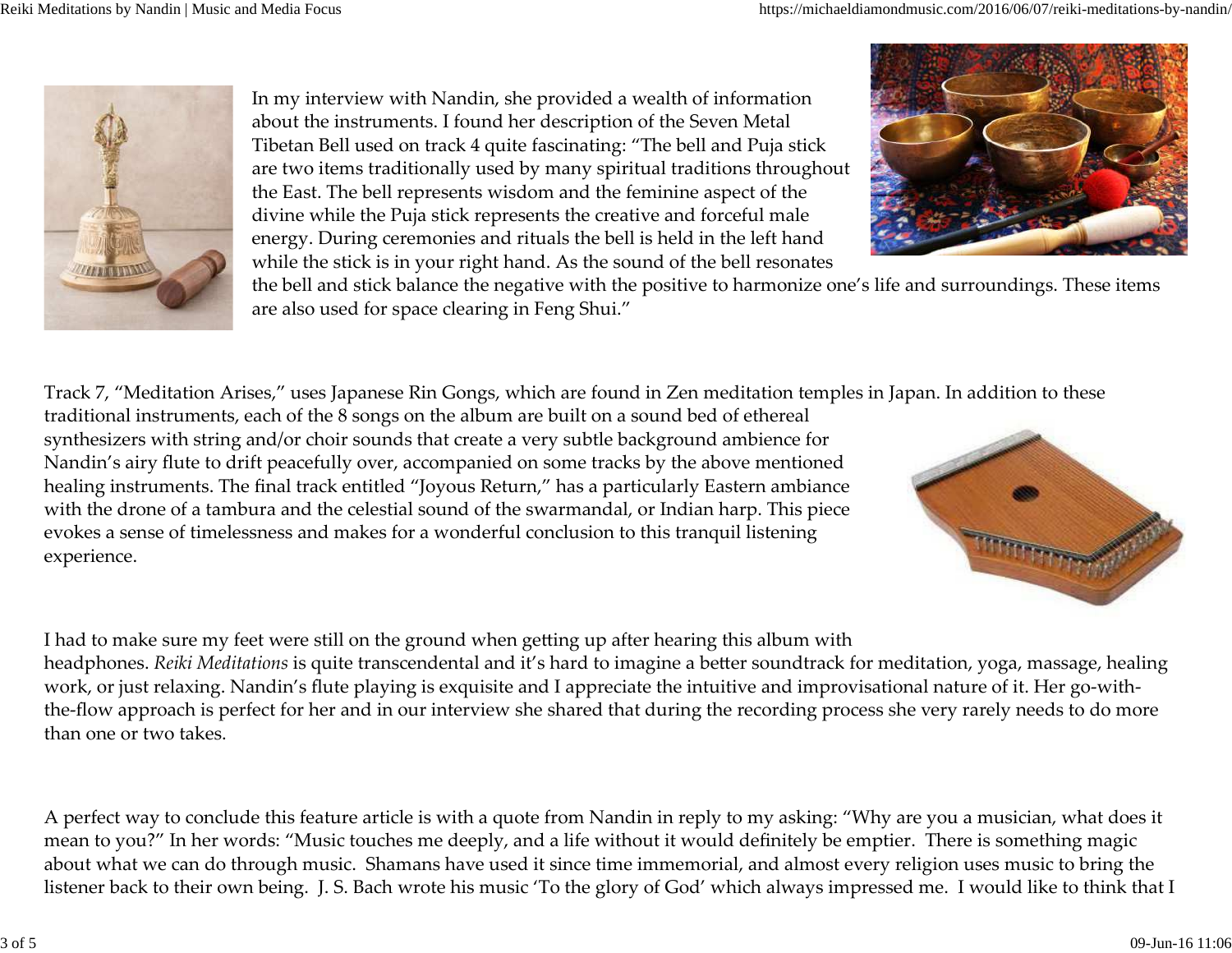

am also doing that in my own small way."

Click the links below to hear samples and/or purchase this album:

Amazon

iTunes